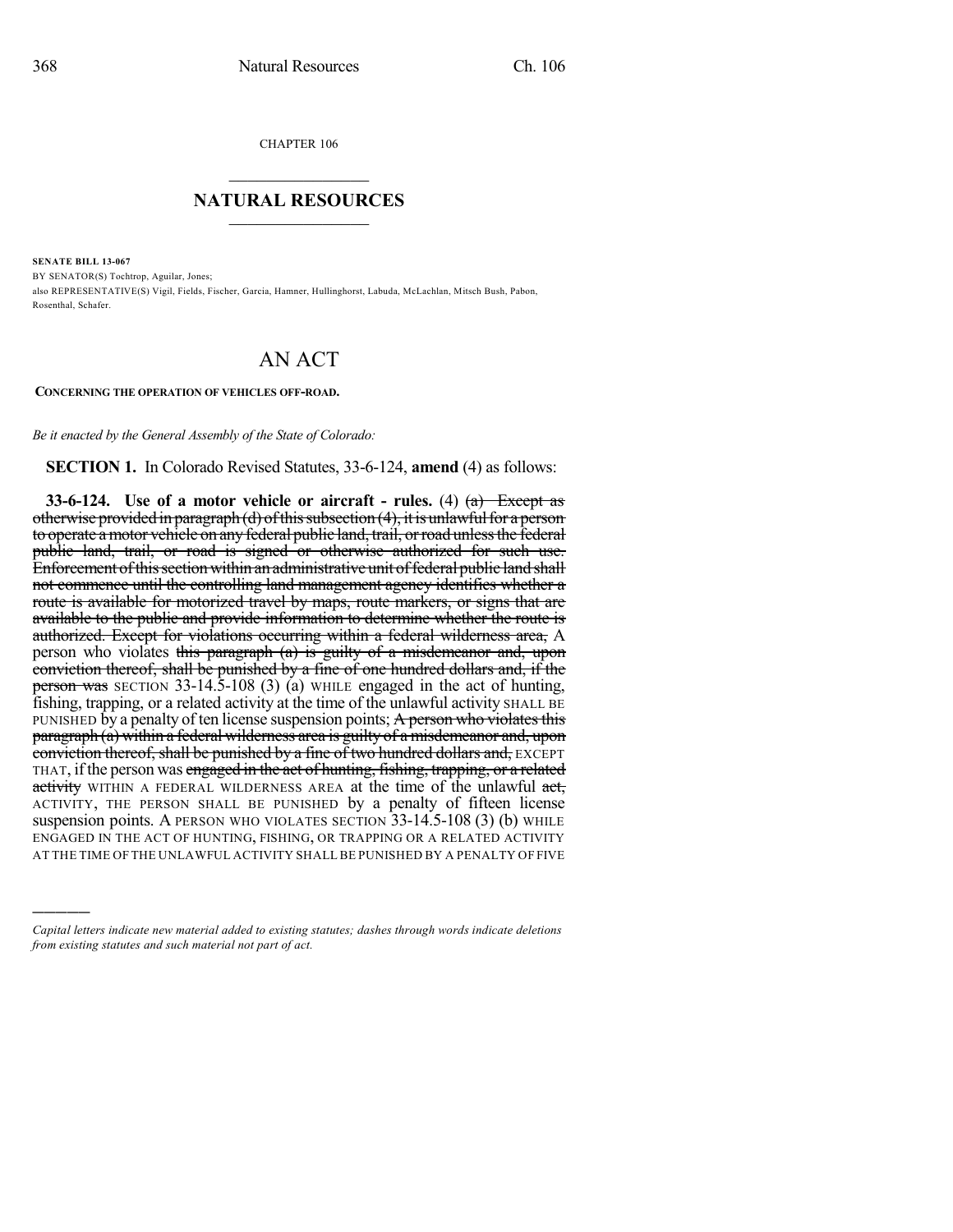LICENSE SUSPENSION POINTS.

(b) A person who, without authorization, removes, defaces, or destroys any sign that is located on federal public land that affects whether motor vehicle travel is authorized that was installed by the controlling land management agency or installs a sign located on federal public land that affects whether motor vehicle travel is authorized is guilty of a misdemeanor and, upon conviction thereof, shall be punished by a fine of one hundred dollars and, if the person was engaged in the act of hunting, fishing, or trapping, or a related activity at the time of the unlawful activity, by a penalty of five license suspension points.

(c) A peace officer may enforce this subsection (4).

(d) (I) The prohibition and penalties expressed in paragraphs (a) and (b) of this subsection (4) shall not apply to a peace officer in the performance of his or her official duties, a person acting at the direction of a peace officer, or a person otherwise authorized to operate a motor vehicle on the federal public land, trail, or road by legal right or by permission of the controlling land management agency, including, but not limited to, administrative and emergency access, facility maintenance, ski area operations, oil and gas operations, logging operations, and motor vehicle use that is authorized under permits, including for special events, recreational uses, firewood gathering, and livestock operations and activities.

(II) Nothing in this subsection (4) shall affect any authority that the commission has pursuant to law other than this subsection (4) to regulate motor vehicle travel on lands subject to the commission's jurisdiction.

(III) If conduct violates both this subsection  $(4)$  and section 33-14.5-108  $(1)$  (h), enforcement shall occur only pursuant to this subsection (4).

(e) The director shall prepare an annual report to the members of the senate committee on agriculture, natural resources, and energy and the house committee on agriculture, livestock, and natural resources, or their successor committees, concerning the number of citations issued for a violation of this subsection (4), the number of final convictions for a violation of this subsection (4), and the status of the controlling land management agencies' efforts to notify the public of travel restrictions.

(f) This subsection (4) is repealed, effective July 1, 2013.

**SECTION 2.** In Colorado Revised Statutes, 33-14.5-108, **amend** (1) (h); and **add** (3) as follows:

**33-14.5-108. Off-highwayvehicleoperationprohibitedonstreets, roads,and highways.** (1) No off-highway vehicle may be operated on the public streets, roads, or highways of this state except in the following cases:

(h)  $(H)$  When the United States or any agency thereof authorizes by any means such operation on lands under its jurisdiction. AUTHORIZED UNDER SUBSECTION (3) OF THIS SECTION; AND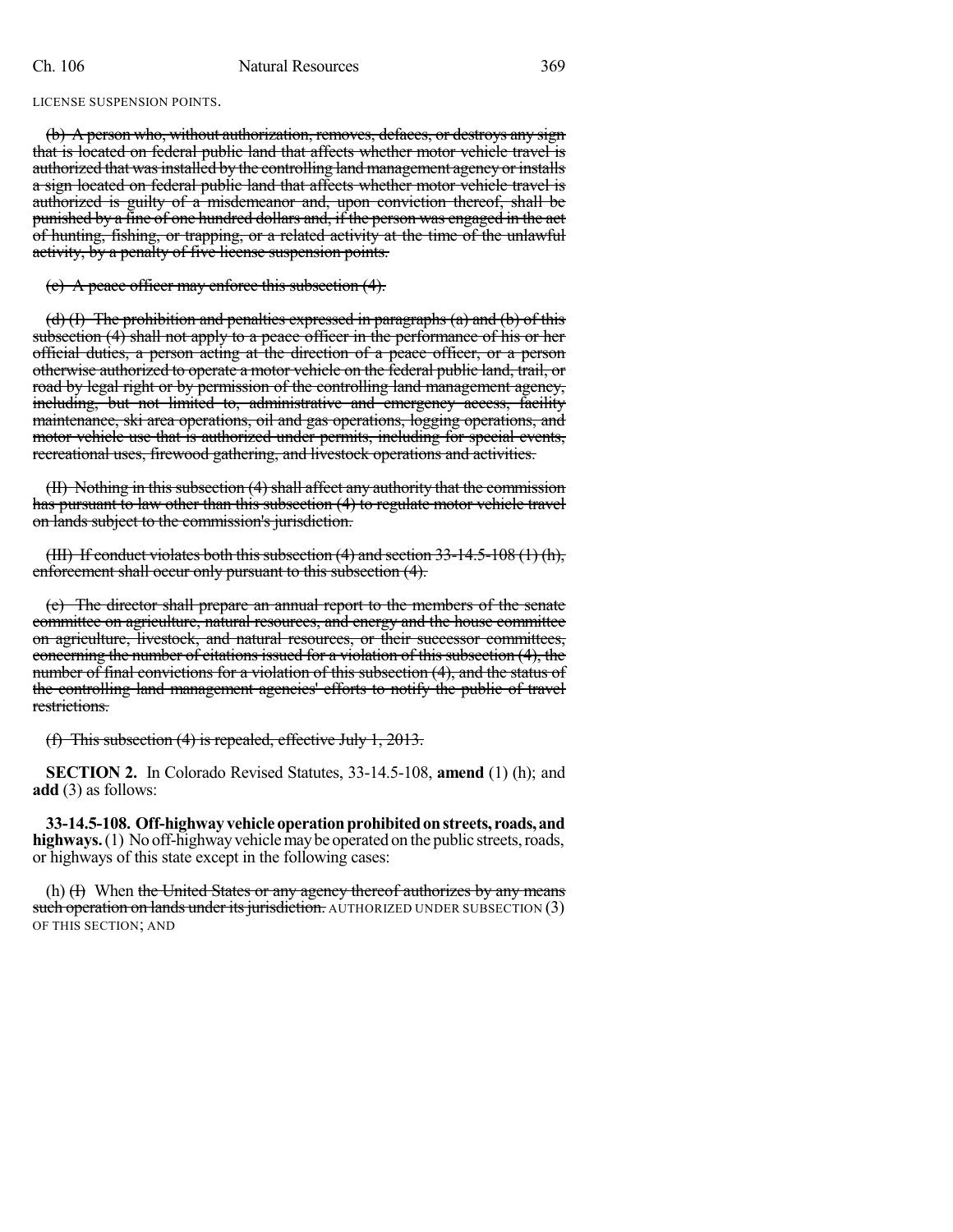370 Natural Resources Ch. 106

(II) No action is required to be taken by the United States pursuant to this paragraph (h) to authorize the use of off-highway vehicles on lands under the jurisdiction of the United States.

(III) If conduct violates both this paragraph (h) and section 33-6-124 (4), enforcement shall occur only pursuant to section 33-6-124 (4).

(3) (a) EXCEPT AS OTHERWISE PROVIDED IN PARAGRAPH (d) OF THIS SUBSECTION (3), IT IS UNLAWFUL FOR A PERSON TO OPERATE A MOTOR VEHICLE ON ANY FEDERAL PUBLIC LAND, TRAIL, OR ROAD UNLESS THE FEDERAL PUBLIC LAND, TRAIL, OR ROAD IS SIGNED OR OTHERWISE AUTHORIZED FOR SUCH USE. A PEACE OFFICER SHALL NOT ENFORCE THIS PARAGRAPH (a) WITHIN AN ADMINISTRATIVE UNIT OF FEDERAL PUBLIC LAND UNTIL THE CONTROLLING LAND MANAGEMENT AGENCY IDENTIFIES WHETHER A ROUTE IS AVAILABLE FOR MOTORIZED TRAVEL BY MAPS, ROUTE MARKERS, OR SIGNS THAT ARE AVAILABLE TO THE PUBLIC AND PROVIDE INFORMATION TO DETERMINE WHETHER THE ROUTE IS AUTHORIZED. EXCEPT FOR VIOLATIONS OCCURRING WITHIN A FEDERAL WILDERNESS AREA, A PERSON WHO VIOLATES THIS PARAGRAPH (a) IS GUILTY OF A MISDEMEANOR AND, UPON CONVICTION THEREOF, SHALL BE PUNISHED BY A FINE OF ONE HUNDRED DOLLARS. A PERSON WHO VIOLATES THIS PARAGRAPH (a) WITHIN A FEDERAL WILDERNESS AREA IS GUILTY OF A MISDEMEANOR AND, UPON CONVICTION THEREOF, SHALL BE PUNISHED BY A FINE OF TWO HUNDRED DOLLARS.

(b) A PERSON IS GUILTY OF A MISDEMEANOR AND, UPON CONVICTION THEREOF, SHALL BE PUNISHED BY A FINE OF ONE HUNDRED FIFTY DOLLARS IF THE PERSON, WITHOUT AUTHORIZATION,TAKES EITHER OF THE FOLLOWINGACTIONSWITH REGARD TO A SIGN LOCATED ON FEDERAL PUBLIC LAND THAT AFFECTS WHETHER MOTOR VEHICLE TRAVEL IS OR PURPORTS TO BE AUTHORIZED:

(I) REMOVES, DEFACES, OR DESTROYS SUCH A SIGN THAT WAS INSTALLED BY THE CONTROLLING LAND MANAGEMENT AGENCY; OR

(II) INSTALLS SUCH A SIGN.

(c) A PEACE OFFICER MAY ENFORCE THIS SUBSECTION (3).

(d) (I) THE PROHIBITION AND PENALTIES EXPRESSED IN PARAGRAPHS (a) AND (b) OF THIS SUBSECTION (3) DO NOT APPLY TO A PEACE OFFICER IN THE PERFORMANCE OF HIS OR HER OFFICIAL DUTIES, A PERSON ACTING AT THE DIRECTION OF A PEACE OFFICER, OR A PERSON OTHERWISE AUTHORIZED TO OPERATE A MOTOR VEHICLE ON THE FEDERAL PUBLIC LAND, TRAIL, OR ROAD BY LEGAL RIGHT OR BY PERMISSION OF THE CONTROLLING LAND MANAGEMENT AGENCY, INCLUDING ADMINISTRATIVE AND EMERGENCY ACCESS, FACILITY MAINTENANCE, SKI AREA OPERATIONS, OIL AND GAS OPERATIONS,LOGGING OPERATIONS,AND MOTOR VEHICLE USE THAT IS AUTHORIZED UNDER PERMITS, INCLUDING FOR SPECIAL EVENTS, RECREATIONAL USES, FIREWOOD GATHERING, AND LIVESTOCK OPERATIONS AND ACTIVITIES.

(II) NOTHING IN THIS SUBSECTION (3) AFFECTS ANY AUTHORITY THAT THE PARKS AND WILDLIFE COMMISSION HAS PURSUANT TO LAW OTHER THAN THIS SUBSECTION (3)TO REGULATE MOTOR VEHICLE TRAVEL ON LANDS SUBJECT TO THE COMMISSION'S JURISDICTION.